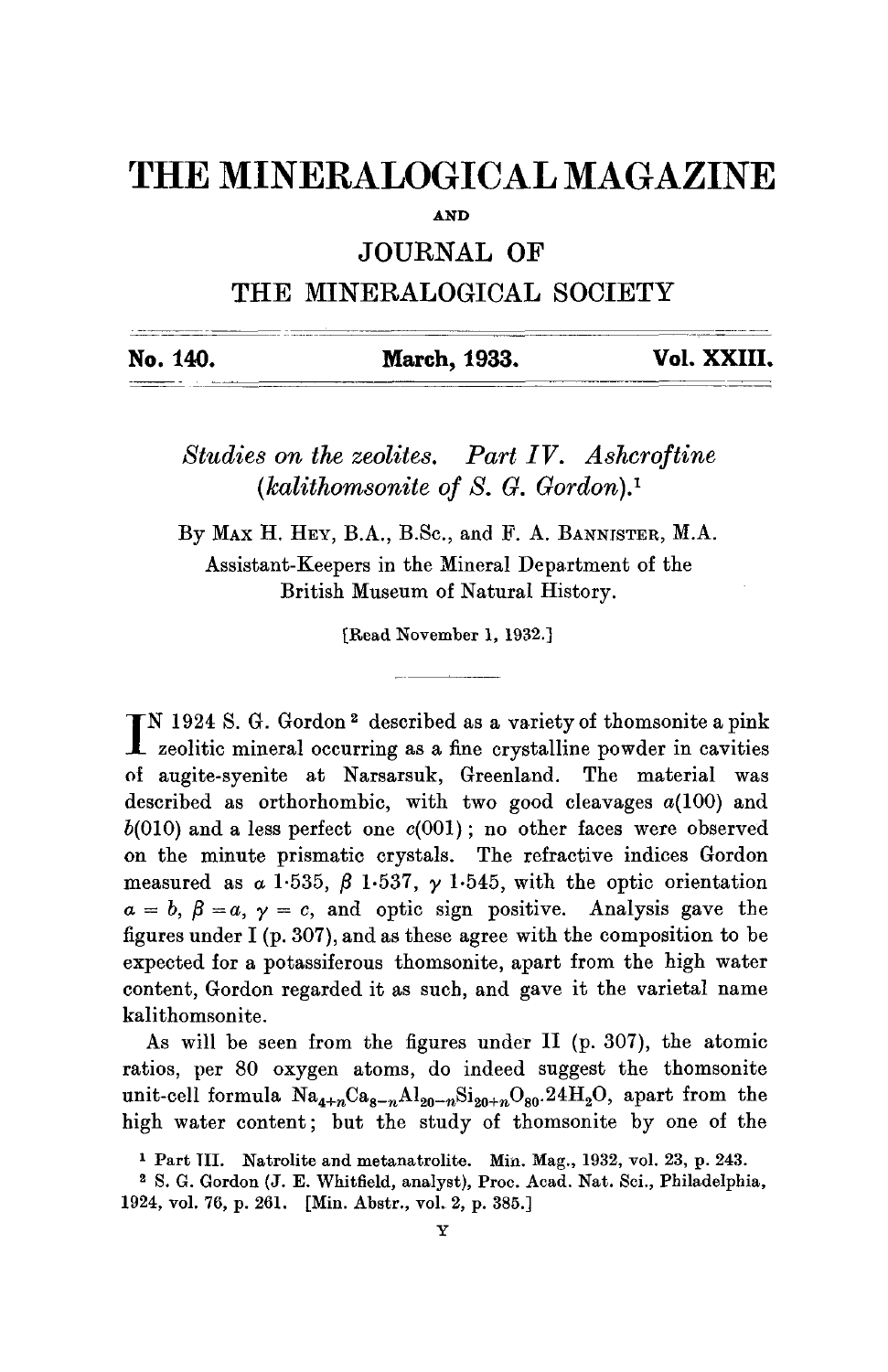authors 1 had shown that artificial potassiferous thomsonites (produced by base-exchange reactions) only show a very small increase in refractive index over non-potassiferous material of the same Si/Al-ratio, and there is no tendency whatever to an increase of  $\beta$  and  $\alpha$ , relatively to  $\gamma$ , which could lead to the changed optic orientation of Gordon's material. It therefore seemed very doubtful whether the substance really was a thomsonite at all.

Fortunately, a portion of the original material presented by Mr. Gordon to the British Museum in 1924 (B.M. 1924, 867), was available for examination, In view of J. E. Whitfield's analysis, a new chemical examination seemed superfluous, but one of us (F. A. B.) undertook an X-ray study of selected fibres, which had been found to show agreement with Gordon's optical data. Gordon's data were in general confirmed, except that no difference in facility of the two best cleavages (a and b) could be noticed, nor any difference in the refractive indices for vibrations perpendicular to these cleavages. The fibres are too thin for examination along their length, but observations on fibres lying on  $a(100)$  or  $b(010)$ , with a high-aperture oil-immersion system, supported the idea that they may be uniaxial ; certainly  $2V$  cannot exceed  $36^\circ$ .

This conclusion was fully substantiated by the X-ray work, Lauegrams along the c-axis clearly showing that the symmetry is tetragonal, the principal axis being Gordon's c-axis, parallel to the elongation of the fibres. The unit cell is remarkably large, the dimensions being c 17.49, a 34.04 Å., both  $\pm 0.05$ , giving an axial ratio  $c/a$  of 0-514. The rotation photographs are, in consequence, too complex to be completely indexed, but it could be observed that *(hOl)* is halved for  $(h+l)$  odd; assuming holohedral symmetry this would lead to the space-group  $D_{4\lambda}^{14}$ , but the evidence is insufficient to decide definitely.

The specific gravity was determined as 2.61, the accuracy not being very great (about  $\pm 0.05$ ) on account of the small size of the crystals. From this figure, Whitfield's analysis, and the measured cell-size, the atomic cell-contents given under III are calculated. The figures are so large that it is difficult to assign a definite unit-cell formula, but assuming that the minimum number of similar positions in the unit cell is four, they may be regarded as an approximation to

> $Na_{40}K_{40}(Ca, Mg, Mn)_{40}Al_{160}Si_{200}O_{720}.320H_2O,$  or  $40$ [NaK(Ca,Mg,Mn)Al<sub>4</sub>Si<sub>5</sub>O<sub>18</sub>.8H<sub>2</sub>O],

<sup>1</sup> M. H. Hey, Min. Mag., 1932, vol. 23, p. 51.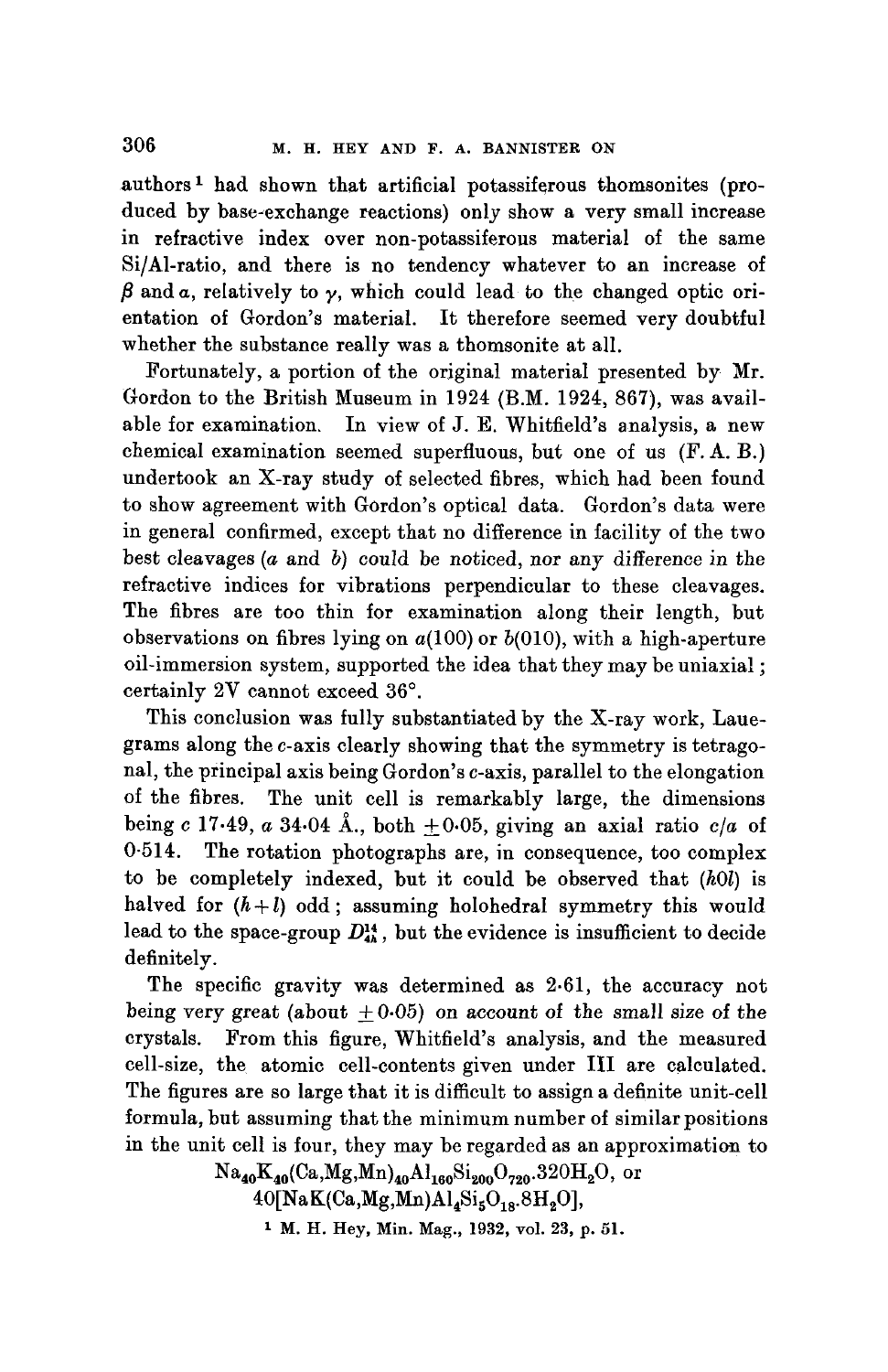by far the most complicated unit-cell formula yet found among inorganic compounds.

Ashcroftine (' kalibhomsonite '), analysis by J. E. Whitfield :

 $SiO_2$ . Al<sub>2</sub>O<sub>3</sub>. CaO, MgO. MnO. Na<sub>2</sub>O. K<sub>2</sub>O. H<sub>2</sub>O+. H<sub>2</sub>O-. Total. 0% I. 38.09 26.61 5.72 0.87 0.79 3.62 5.65 12.00 6.40 99.75 36.97 Atoms per 80 atoms oxygen:

Si. Al. Ca. Mg. Mn. Na. K.  $H_2O$ . Si+Al. Ca+Na+K. II. 22.01 18.13 3.54 0.75 0.39 4.06 4.16 35-46 40.14 12.90 Atoms per unit cell :

|                                                                                                                                                                                       | Si. Al. Ca. Mg. Mn. Na. K. $H_2O$ . O. $H_2O$ . |  |  |  |  |
|---------------------------------------------------------------------------------------------------------------------------------------------------------------------------------------|-------------------------------------------------|--|--|--|--|
| $\text{III. } 203 \cdot 2 \quad 167 \cdot 4 \quad 32 \cdot 8 \quad 6 \cdot 9 \quad 3 \cdot 6 \quad 37 \cdot 5 \quad 38 \cdot 6 \quad 328 \cdot 4 \quad 740 \cdot 8 \quad 214 \cdot 2$ |                                                 |  |  |  |  |

' Kalithomsonite' is, therefore, not a variety of thomsonite, but an independent species. Now names formed on the principle of kalithomsonite have been in use for some time for artificial base-exchange products prepared from the zeolites (e.g. silver-natrolite, ammoniumstilbite), for natural zeolites of abnormal composition (e.g. barium heulandite), and for end-members (actual or hypothetical) of isomorphous series (e.g. calciothomsonite, Natronthomsonit).<sup>1</sup> All these uses seem quite legitimate, and in each case the names cover varieties and not species.<sup>2</sup> It therefore seems undesirable to retain the name kalithomsonite for a mineral which is not simply related to thomsonite ; such a name belongs properly to the artificial potassiferous thomsonites prepared by one of the authors.<sup>3</sup>

It is therefore proposed to replace the name kalithomsonite, for the material above described, by *Ashcroftine,* in honour of Mr. Frederick Noel Ashcroft, whose munificent gifts of zeolites to the British Museum have greatly enriched the collections and enabled this series of studies to be undertaken.

Ashcroftine, then, is a tetragonal mineral, with a unit cell measuring  $c$  17.49,  $a$  34.04 Å., and containing approximately

 $40$ [NaK(Ca,Mg,Mn)Al<sub>4</sub>Si<sub>5</sub>O<sub>18</sub>.8H<sub>2</sub>O].

Its refractive indices are  $\epsilon$  1.545,  $\omega$  1.536, and it occurs as small needles bounded by the cleavage forms  $a(100)$ ,  $c(001)$ . Specific gravity  $2.61 + 0.05$ .

1 For other examples of all three uses, see the lists of new mineral names collected by Dr. L. J. Spencer, Min. Mag., vols. 11-22.

<sup>2</sup> Even Kali-Harmotom (= phillipsite) of L. Gmelin,  $1825$ , belongs to the same isomorphous group as harmotome.

3 M. H. Hey, Min. Mag., 1932, vol. 23, pp. 109-110.